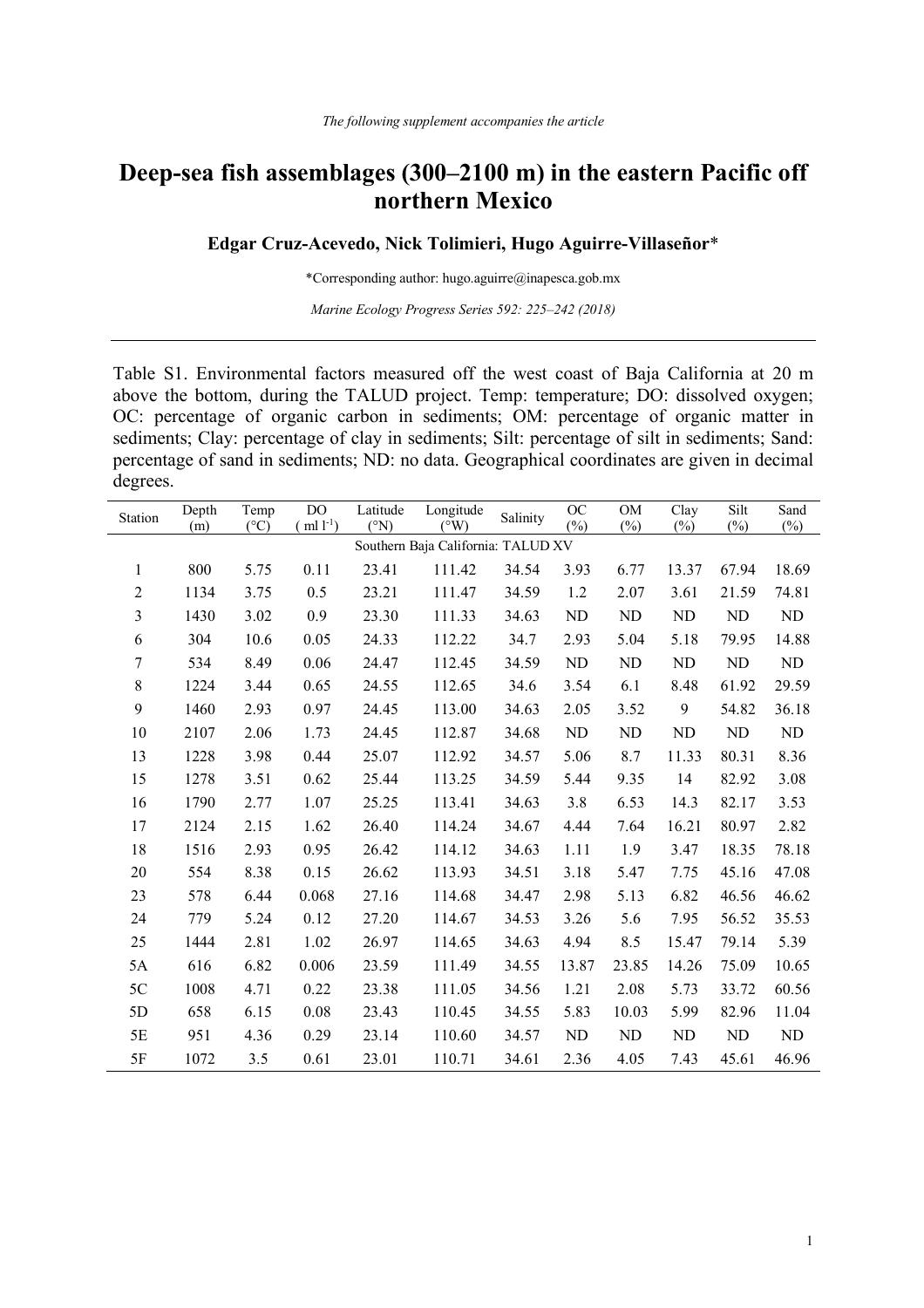| Station                               | Depth | Temp          | DO     | Latitude | Longitude     | Salinity | OC       | OM         | Clay      | Silt   | Sand             |
|---------------------------------------|-------|---------------|--------|----------|---------------|----------|----------|------------|-----------|--------|------------------|
|                                       | (m)   | $(^{\circ}C)$ | (ml 1) | (°N)     | $(^{\circ}W)$ |          | $(\%)$   | $(\%)$     | $(\%)$    | $(\%)$ | $(\%)$           |
| Northern Baja California: TALUD XVI   |       |               |        |          |               |          |          |            |           |        |                  |
| $\mathbf{1}$                          | 1981  | 2.02          | ND     | 28.43    | 115.95        | 34.64    | $\rm ND$ | $\rm ND$   | ND        | ND     | ND               |
| 3                                     | 1403  | 3.14          | 0.92   | 28.67    | 115.88        | 34.56    | $\rm ND$ | ${\rm ND}$ | ND        | ND     | ${\rm ND}$       |
| Northern Baja California: TALUD XVI-B |       |               |        |          |               |          |          |            |           |        |                  |
| $\mathbf{1}$                          | 2046  | 2.1           | 1.83   | 28.47    | 115.75        | 34.63    | 3.66     | 6.29       | 10.51     | 52.11  | 37.38            |
| 3                                     | 1358  | 3.4           | 0.78   | 28.71    | 115.85        | 34.54    | 1.82     | 3.14       | 2.59      | 64.72  | 32.69            |
| $\overline{\mathbf{4}}$               | 1261  | 3.4           | 0.76   | 28.78    | 115.73        | 34.53    | 5.68     | 9.78       | 3.39      | 87.08  | 9.53             |
| 5                                     | 774   | 5.34          | 0.22   | 28.80    | 115.40        | 34.42    | 5.2      | 8.95       | 11.82     | 72.65  | 15.53            |
| 6                                     | 1053  | 4.38          | 0.4    | 29.14    | 115.56        | 34.47    | 4.33     | 7.45       | 12.08     | 82.58  | 5.34             |
| 7                                     | 730   | 5.81          | 0.28   | 29.35    | 115.65        | 34.44    | 4.23     | 7.27       | 11.23     | 77.67  | 11.09            |
| 8                                     | 1448  | 3.14          | 0.9    | 29.40    | 115.75        | 34.55    | 5.38     | 9.26       | 11.79     | 84.89  | 3.32             |
| 9                                     | 1854  | 2.31          | 1.52   | 29.35    | 115.85        | 34.61    | 4.16     | 7.16       | 15.5      | 84.5   | $\boldsymbol{0}$ |
| 10                                    | 885   | 5.02          | 0.25   | 29.13    | 116.26        | 34.43    | 1.32     | 2.27       | 5.42      | 31.62  | 62.96            |
| 11                                    | 1689  | 2.62          | 1.26   | 29.28    | 116.23        | 34.59    | 3.47     | 5.98       | 13.91     | 85.63  | 0.46             |
| 15                                    | 2028  | 2.26          | 1.6    | 29.67    | 116.10        | 34.62    | 4.57     | 7.86       | 10.87     | 86.97  | 2.16             |
| 16                                    | 1393  | 3.14          | 0.97   | 29.86    | 116.15        | 34.56    | 4.08     | 7.01       | 11.94     | 82.61  | 5.45             |
| 17                                    | 754   | 5.33          | 0.25   | 29.91    | 116.03        | 34.42    | 1.79     | 3.08       | 3.65      | 40.93  | 55.43            |
| 18                                    | 763   | 5.48          | 0.23   | 30.66    | 116.43        | 34.4     | 3.86     | 6.63       | 8.96      | 84.46  | 6.58             |
| 19                                    | 1409  | 3.16          | 0.9    | 30.63    | 116.53        | 34.55    | 3.96     | 6.81       | 11.07     | 84.62  | 4.31             |
| 20                                    | 2083  | 2.37          | 1.47   | 30.85    | 116.70        | 34.61    | 2.6      | 4.48       | 12.53     | 86.29  | 1.18             |
| 21                                    | 2056  | 2.43          | 1.43   | 30.82    | 116.80        | 34.6     | 2.21     | 3.81       | 12.54     | 86.38  | 1.08             |
| 22                                    | 1520  | 3.05          | 0.96   | 30.83    | 116.60        | 34.56    | 1.34     | 2.3        | 5.56      | 59.97  | 34.47            |
| 23                                    | 1318  | 3.15          | 0.76   | 30.93    | 116.68        | 34.54    | 3.28     | 5.64       | 11.07     | 79.46  | 9.47             |
| 24                                    | 985   | 4.63          | 0.31   | 31.08    | 116.62        | ND       | $\rm ND$ | ND         | ND        | ND     | $\rm ND$         |
| 25                                    | 811   | 5.26          | 0.25   | 31.80    | 116.92        | 34.4     | 4.17     | 7.17       | 10.36     | 87.51  | 2.13             |
| 26                                    | 986   | 4.17          | 0.48   | 31.77    | 116.97        | 34.48    | 3.7      | 6.37       | 9.47      | 83.26  | 7.27             |
| 27                                    | 1396  | 3.32          | 0.78   | 31.71    | 117.22        | 34.54    | 3.68     | 6.32       | 12.58     | 84.99  | 2.44             |
| 28                                    | 1497  | 3.11          | 0.93   | 31.37    | 117.03        | 34.55    | $\rm ND$ | ND         | <b>ND</b> | ND     | $\rm ND$         |

Table S1. (Continued)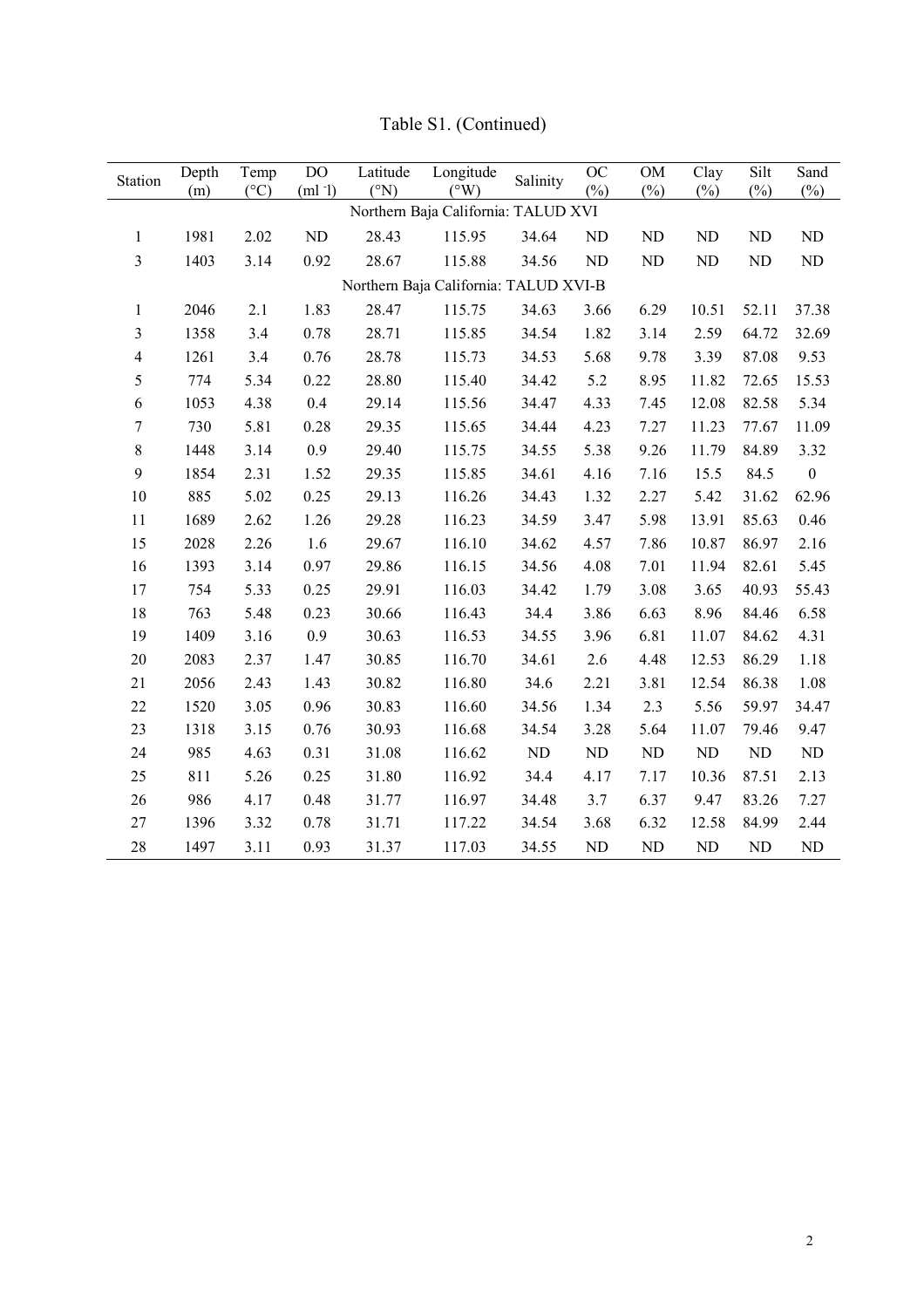

Figure S1. Pairwise graphical comparison between all environmental factors measured off the west coast of Baja California at 20 m above the bottom, during the TALUD project. Temp: temperature; DO: dissolved oxygen; OC: percentage of organic carbon in sediments; OM: percentage of organic matter in sediments; Clay: percentage of clay in sediments; Silt: percentage of silt in sediments; Sand: percentage of sand in sediments; asterisks: significant correlations ( $p < 0.05$ ).